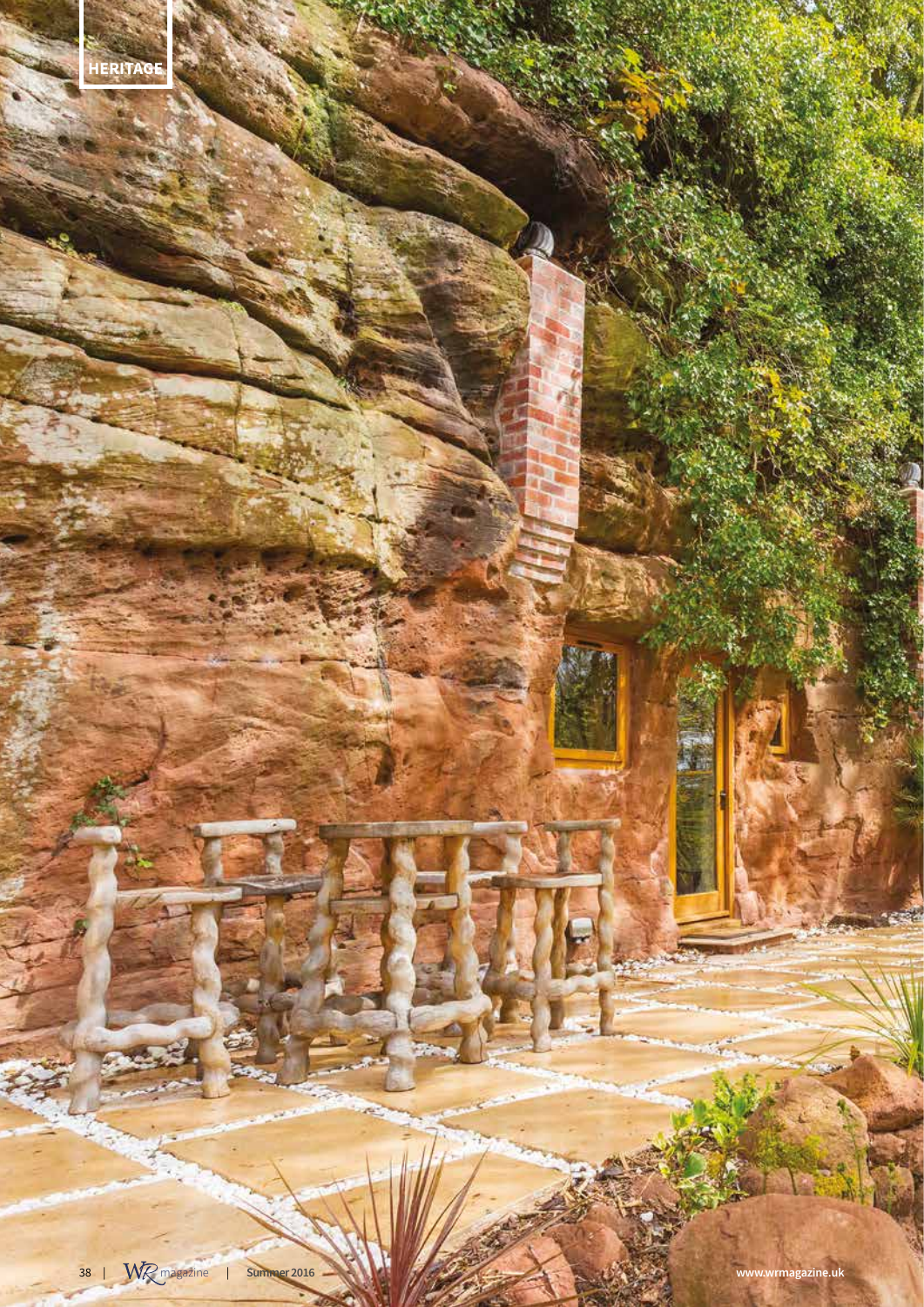# *A caveman and his Grand Design*

In 2010, Angelo Mastropietro bought a cave, hand carved from a 250 million year old Triassic sandstone escarpment near the Wyre Forest in rural Worcestershire and occupied for more than  $122$  750 years until the 1960s. Angelo toiled for eight months, almost single handedly and despite a neurological condition, to sympathetically restore what *Grand Designs*' Kevin McCloud called a 'hobbit hole', resulting in a peaceful, elegant bolthole with twenty-first century comforts

WORDS AND THIS IMAGE: PIPPA SANDERSON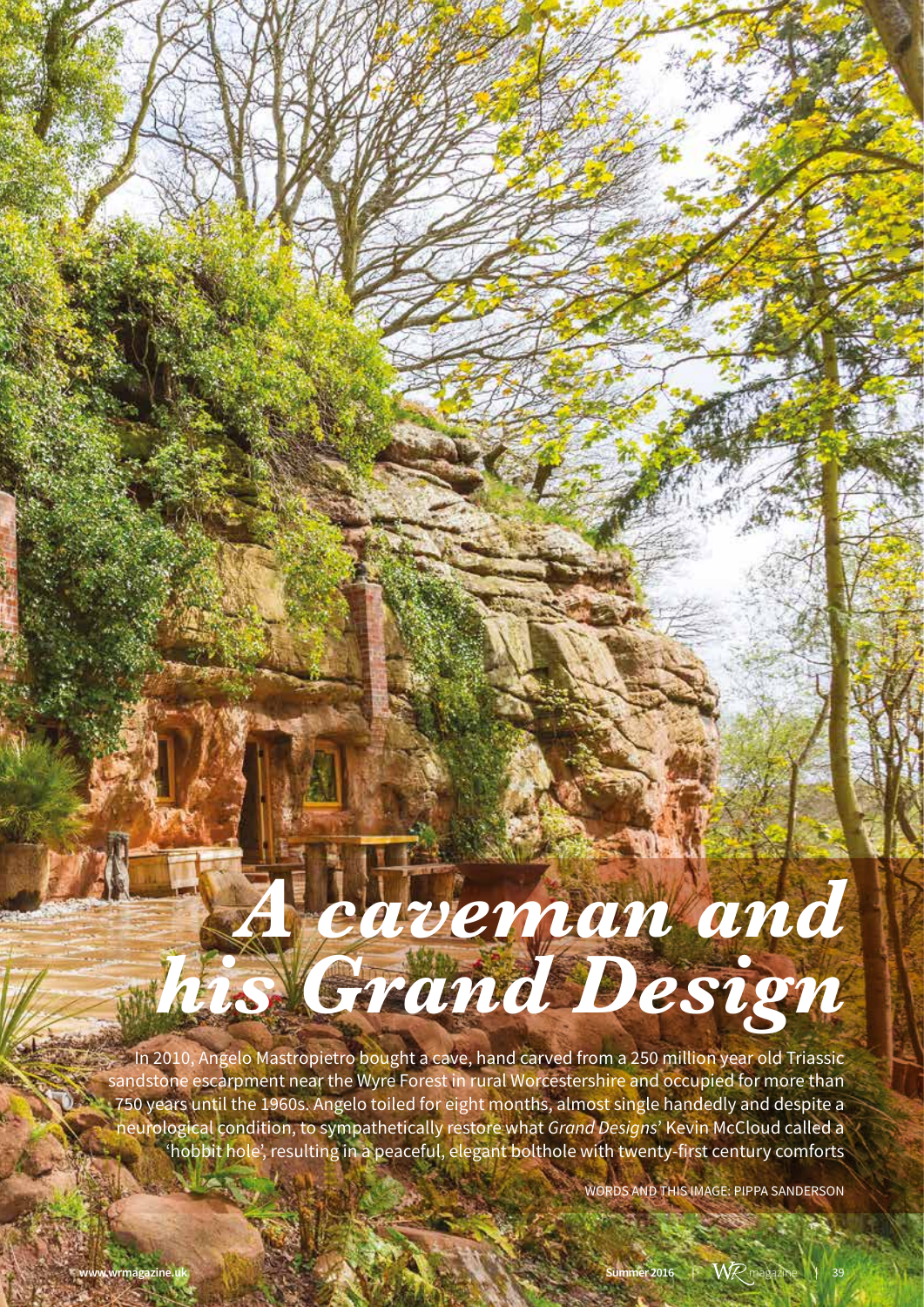Then you spy Angelo's cave for the very<br>
first time, set in the side of a 50-foot-high<br>
sandstone cliff, nestled in three acres<br>
of tranquil woodland on the banks of a<br>
meandering brook, you can't help but<br>
smile. It's a w first time, set in the side of a 50-foot-high sandstone cliff, nestled in three acres of tranquil woodland on the banks of a meandering brook, you can't help but located in an area that, many believe, provided inspiration to JRR Tolkien in his crafting of Middle Earth. A short climb up a sweeping bank brings you to the large terrace and weathersculptured, south-facing frontage you feel drawn to touch and, as you enter your very own private escape, you're greeted with cosy dry warmth.

The Rockhouse Retreat's five rooms, making a total of 62sqm, show evidence of pickaxe marks from its initial construction more than 750 years ago and the house is one of a number in the area considered to be the oldest inhabited rock houses in Europe. Like any conventional home, it has been adapted over time by



Angelo spent in the region of £100,000 restoring the cave to well beyond its former glory.

its occupants; it's believed a vaulted ceiling, inglenook fireplace, shelving and ornamental nooks, for example, were added some 300 years ago. 'I've had visits from archaeological architects and heritage consultants, who've previously carried out work for the National Trust. Collectively, they've looked at 50 rock houses and the feedback is that this is the best example they've seen,' Angelo says.

# **Residential cave**

The cave was lived in until the summer of 1962 and, in tracing its history, Angelo was successful in meeting several of its previous inhabitants, including a Mrs George, who lived there from the spring of 1945 until the autumn of 1948. 'She said there was an open fire in the house in the mid 1940s but, by the late 1940s, a wood



burning stove had been installed,' Angelo explains. 'I also met the man who lived here after that from 1948–1952/3; he apparently lived here without glazing until he was nine years old – curtains were probably used to stop draughts – and then I met the man who lived here from 1957 until the summer of 1962; he described the rock house as the best place he'd ever lived in and as warm as toast. He and his family enjoyed five happy years foraging from the woodland, catching trout and drinking from the brook. Further along the rock face there is a separate store and also a space for a composting loo, so even when it was last occupied in the 1960s, it was warm and comfortable, with all the mod cons of the era.' After the last inhabitant left, the cave largely became deserted, although at one stage during the mid 1960s, it was used to house pigs.

#### **First contact**

'Back in the summer of 1999,' Angelo continues, 'I was out mountain biking with some old friends from school in Hagley. We'd often ride out to Kinver Edge and the Wyre Forest, and we were nearby and got caught up in a torrential downpour. One of my friends navigated us down several tracks that ultimately led us to shelter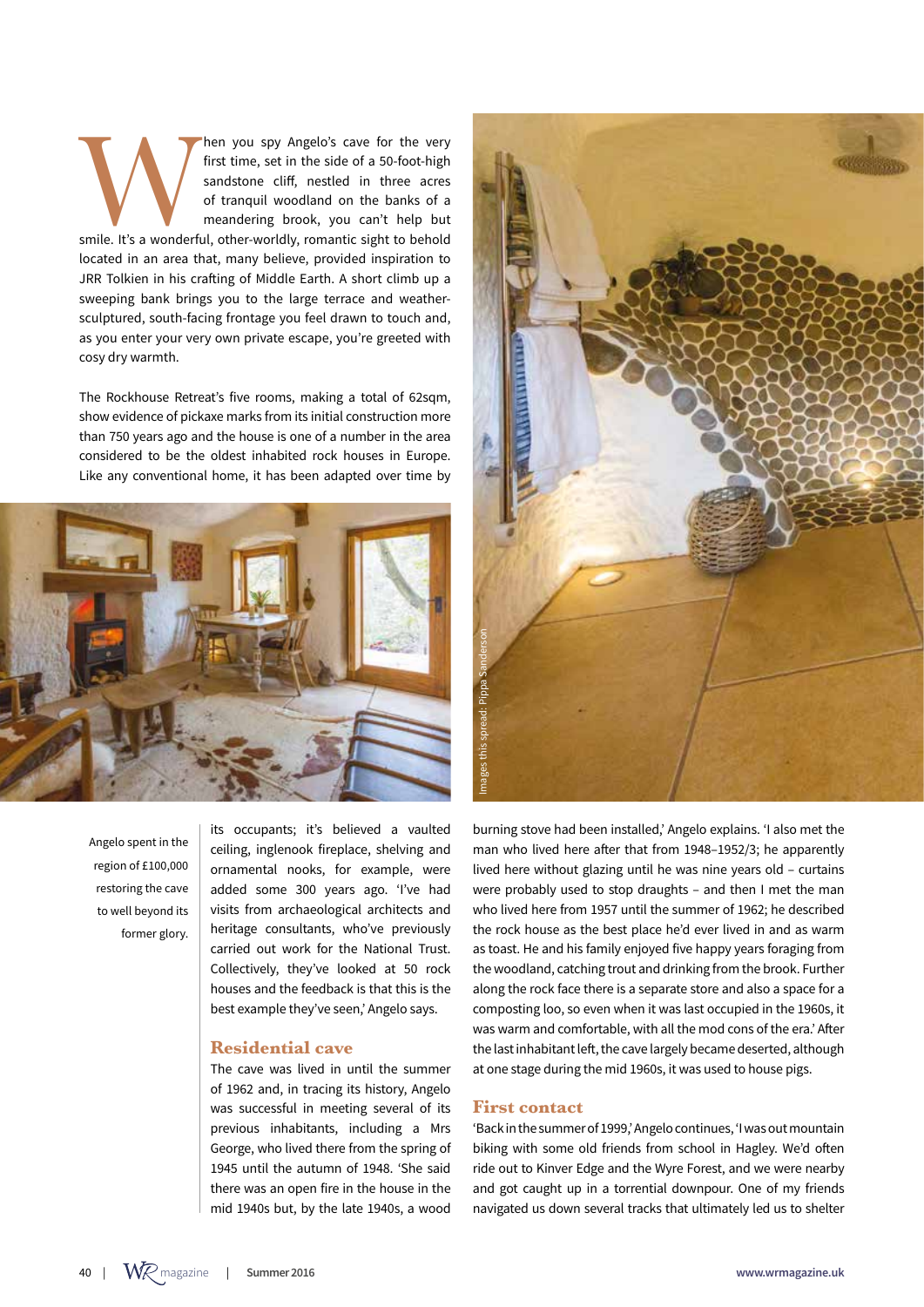## **HERITAGE**





here. I remember being in awe of the place, but it had a kind of familiarity for me; I'd spent a lot of summer holidays playing in Italy at the family vineyard's *cantina* (Italian for cellar or vault) and I guess it was the coldness and the damp smell, but I felt really at home here.'

### **Life-changing event**

Later that year, Angelo went to Australia to live and work, and for the next few years, he built a new life and a new business. But then, in 2007, his life changed forever. 'I was diagnosed with Multiple Sclerosis (MS) two weeks after my 30th birthday', he explains, 'and the first real symptom was pins and needles all down the right hand side of my body.' Angelo was, however, determined not to let his diagnosis get in the way of an active life,



so he took his prescribed medication and carried on, and it was business as usual until he had a relapse at the end of 2008, which temporarily paralysed the entire right hand side of his body.

When this happened, he carried out a lot of research and came to the conclusion that processed food was a major contributing factor to his condition. As such, he knew he had to change his typically Western eating habits, opting instead for a paleolithic diet. 'It's essentially a caveman diet: what we'd eat when we hunted and foraged for food, so I eat meat, fish, eggs and select vegetables. I don't eat lentils, pulses, rice, pasta or bread. Since I've been on this diet, my quality of life has improved immeasurably because my paralysis has gone and I have had no relapses since.'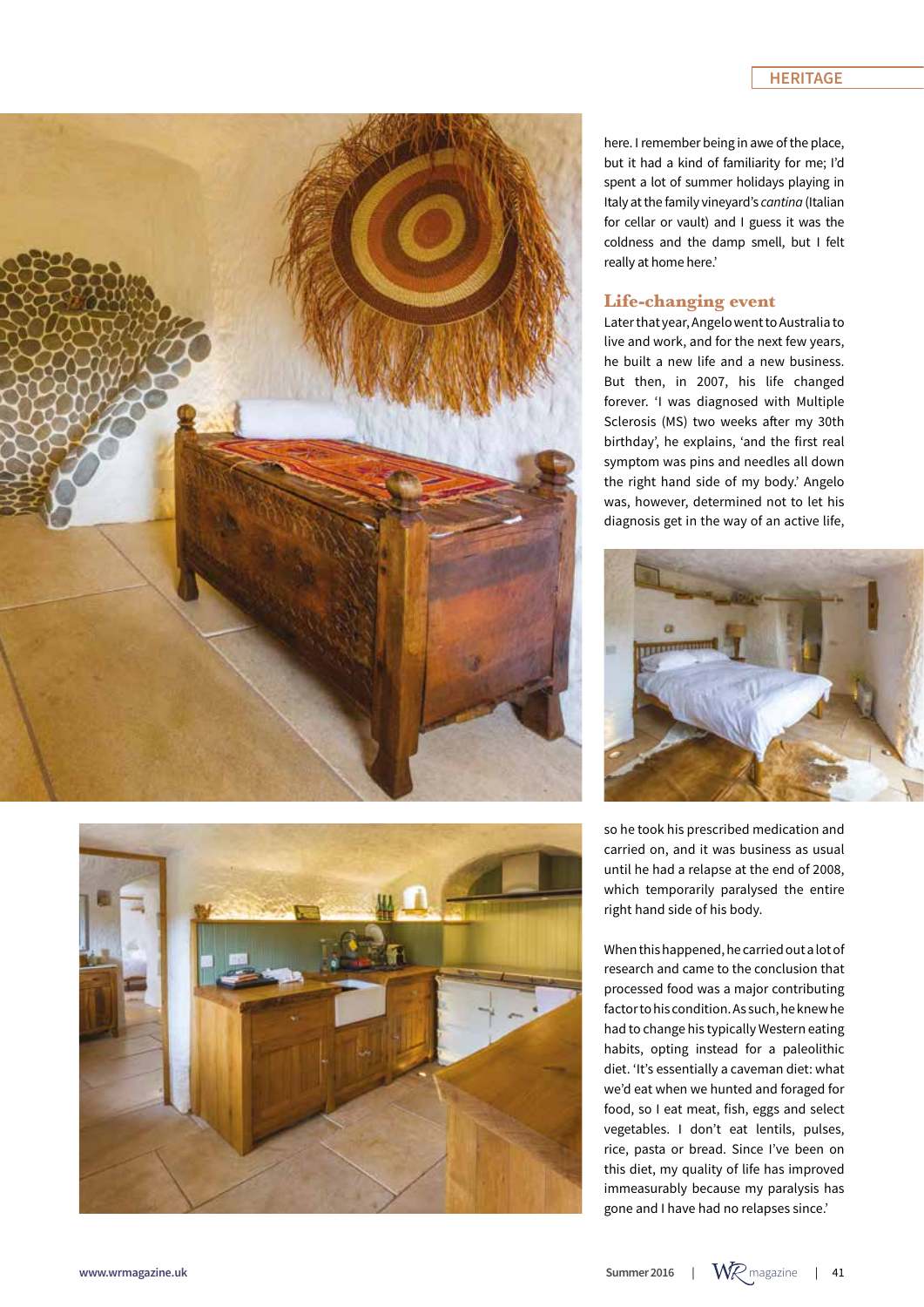

# **Coming home**

**Above:** Angelo Mastropietro, caveman and master of the stone. **Next page top images:** Tunnelling through solid rock to create a doorway between the bathroom and bedroom, and how it looks today. **Next page bottom images:** The kitchen before and after.

Angelo returned to Worcestershire in the summer of 2010. Not one for idleness, he was looking for a project; a career break and to recuperate from his MS, when he found the derelict rock house for sale in the *Birmingham Post*. 'The auction was on my birthday,' he recalls, 'and I successfully bid and bought it for £62,000. I returned to Australia, sold my company, simplified my affairs and came back to the UK in March 2011 with the dream of renovating the rock house, setting it up as a holiday let and getting it on the *Grand Designs* TV programme . . . that was always the dream . . . and it happened.'

# **Planning challenges and getting the green light**

It took two years to get planning approval. 'I met the planning officer, and the first thing he asked was: "What makes you think it was ever lived in? Unless you can prove it was lived in, there's nothing we can do because essentially all you've bought is a land title at auction." I couldn't quite believe it. It had three chimneys, shelves, inglenook fireplace; it even had a composting loo. So I was pretty deflated really for two or three months and, in that time, I researched alternatives, such as growing mushrooms, curing ham or turning the rock house into a mini winery. I wanted to save it in some way because it needed a purpose. Like a conventional

house, a rock house will deteriorate beyond repair if left to its own devices.

'I've had structural engineering reports, rock samples taken and sent to the laboratory for deconstructive compression tests, so I'm not just some crazy guy who started to carve a cave. I followed the right process and spent £16,000 on planning alone. I am an amateur builder, but when I do something, I make sure I do it right.

'Then I heard that the council had relaxed the planning laws in order to encourage eco-tourism in rural areas and it was this that gave me a glimmer of optimism. I eventually got planning permission in December 2014.'

## **Getting started**

The first thing Angelo did was to tunnel through solid rock to create a doorway between the bathroom and bedroom, which took 11 days. 'I tried to put a framework in place so, on day one, I excavated six wheelbarrows of rubble; that became the standard and I tried to push myself to do more: eight, then 10 wheelbarrows of rubble and, eventually, I was removing 20 wheelbarrows of rubble a day so that gave me a way of measuring my productivity and gave me structure,' he relates. 'I was here in the day doing pretty physical work and then, as I live on my own, I had to look after myself, feed myself, sit at the Internet late at night buying all the fixtures and fittings, and getting all that to site. With my MS, that was a real challenge.'

The project was not for the faint-hearted. Angelo carved out more than 70 tonnes of rock, physically lowering the floor throughout the entire house by hand, up to 500mm in places, so that he could install insulation and services such as plumbing, electrics and lighting. To maintain the aesthetic beauty of the walls, cables were threaded through them rather than being 'chased' out; and ambient lighting had to be subtle and hidden so that